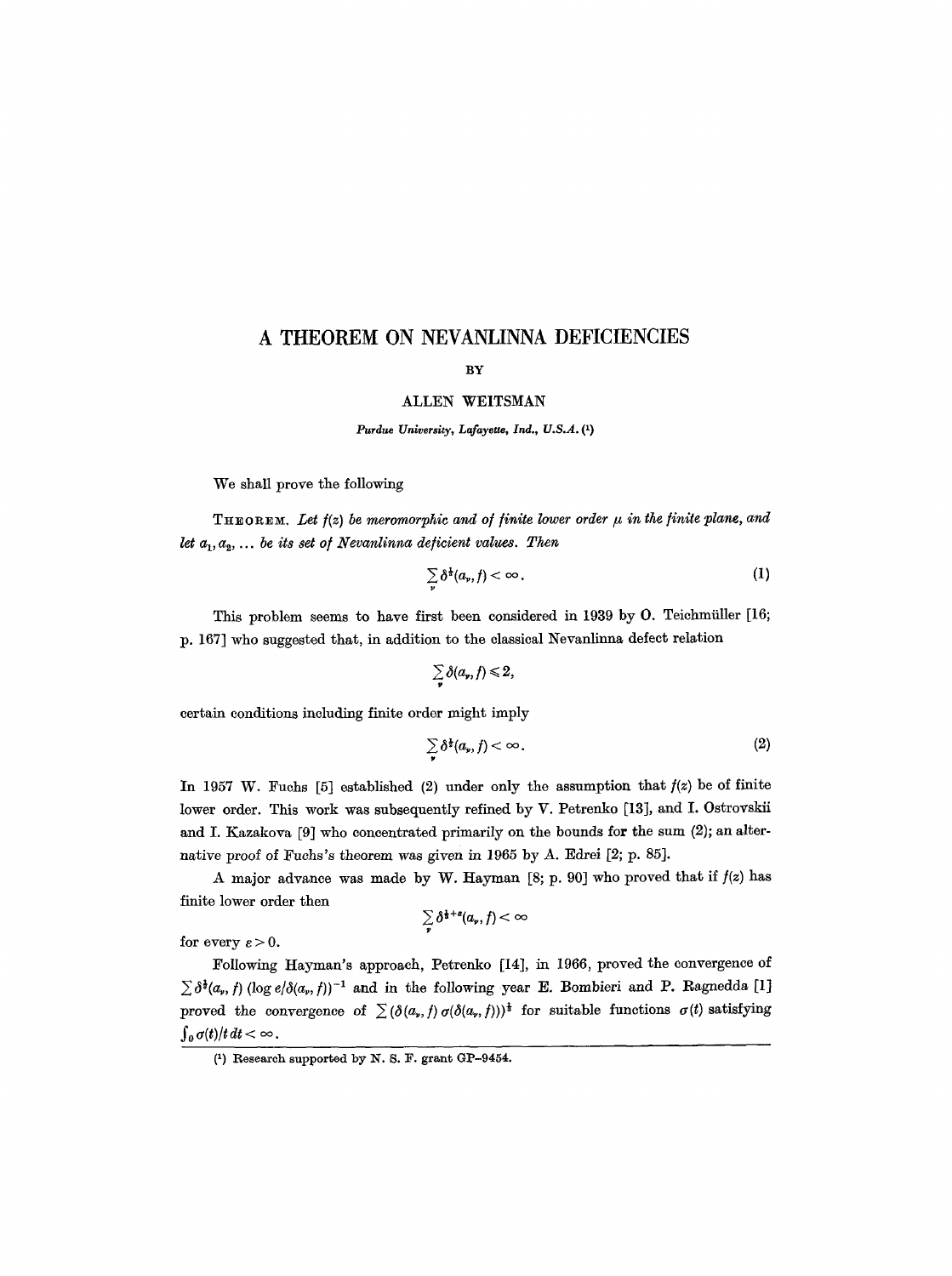As to the best possible nature of our Theorem, Hayman has shown that a construction technique due essentially to A. Goldberg [6] will yield examples of meromorphie functions of finite order for which  $\sum \delta^{1-\epsilon}(a_r,f)$  diverges for every  $\epsilon > 0$ . In fact, as Hayman has observed [8; p. 98], the convergence of (1) may be made arbitrarily slow in the sense that, given any convergent positive series  $\sum c_n$ , there exists a meromorphic function of finite order such that  $\delta^{\dagger}(a_r, f) > Kc_r$   $(\nu = 1, 2, ...)$  for some constant  $K > 0$ . The necessity of finite lower order in the Theorem can be seen by examples due to Fuehs and Hayman [8; p. 80].

I should like to express my gratitude to the late Sir Edward Collingwood for several discussions which inspired this proof.

#### **1. Notations and conventions**

Our study of  $f(z)$  will be confined to annuli around the Pólya peaks  $\{r_m\}$  of order  $\mu$ of *T(r, ]).* For the basic properties and existence of P61ya peaks the reader is referred to [2; p. 82]. The relevant property for our investigation is that for any fixed  $\sigma \geq 1$ ,

$$
T(r, f) \leqslant \left(\frac{r}{r_m}\right)^{\mu} T(r_m, f) \left(1 + o(1)\right) \quad (m \to \infty) \tag{1.1}
$$

for  $r_m \leq r \leq \sigma r_m$ .

We shall take  $\{\alpha_m\}$  to represent a sequence of positive numbers tending to  $\infty$  such that

$$
\alpha_m = o(T(r_m, f)) \quad (m \to \infty) \tag{1.2}
$$

and corresponding to  $\{\alpha_m\}$  we define

$$
\mathcal{E} = \mathcal{E}(\{\alpha_m\}) = \bigcup_m \{z = re^{i\theta}: r_m \leq r \leq 6r_m, \log |f'(re^{i\theta})| < -\alpha_m\}. \tag{1.3}
$$

A particular sequence  $\{\alpha_m\}$  will be specified in Lemma B.

We shall make some assumptions here for the sake of later convenience, and without loss of generality. First we assume that the intervals  $[r_m, 6r_m]$  are pairwise disjoint. We also assume that the value  $\infty$  is not included among the set  $a_1, a_2, \ldots$  of deficient values and that this set has at least two elements. The latter condition implies that  $\mu > 0$  [3; p. 297].

Throughout the proof of the Theorem, the letter  $K$  will denote constants which will not necessarily be the same at each occurrence, and which may depend upon some parameters. More precisely, the constants  $K$  which appear in the proofs may depend upon the lower order  $\mu$  as well as the sizes of the first two deficiencies  $\delta(a_1, f)$ ,  $\delta(a_2, f)$ .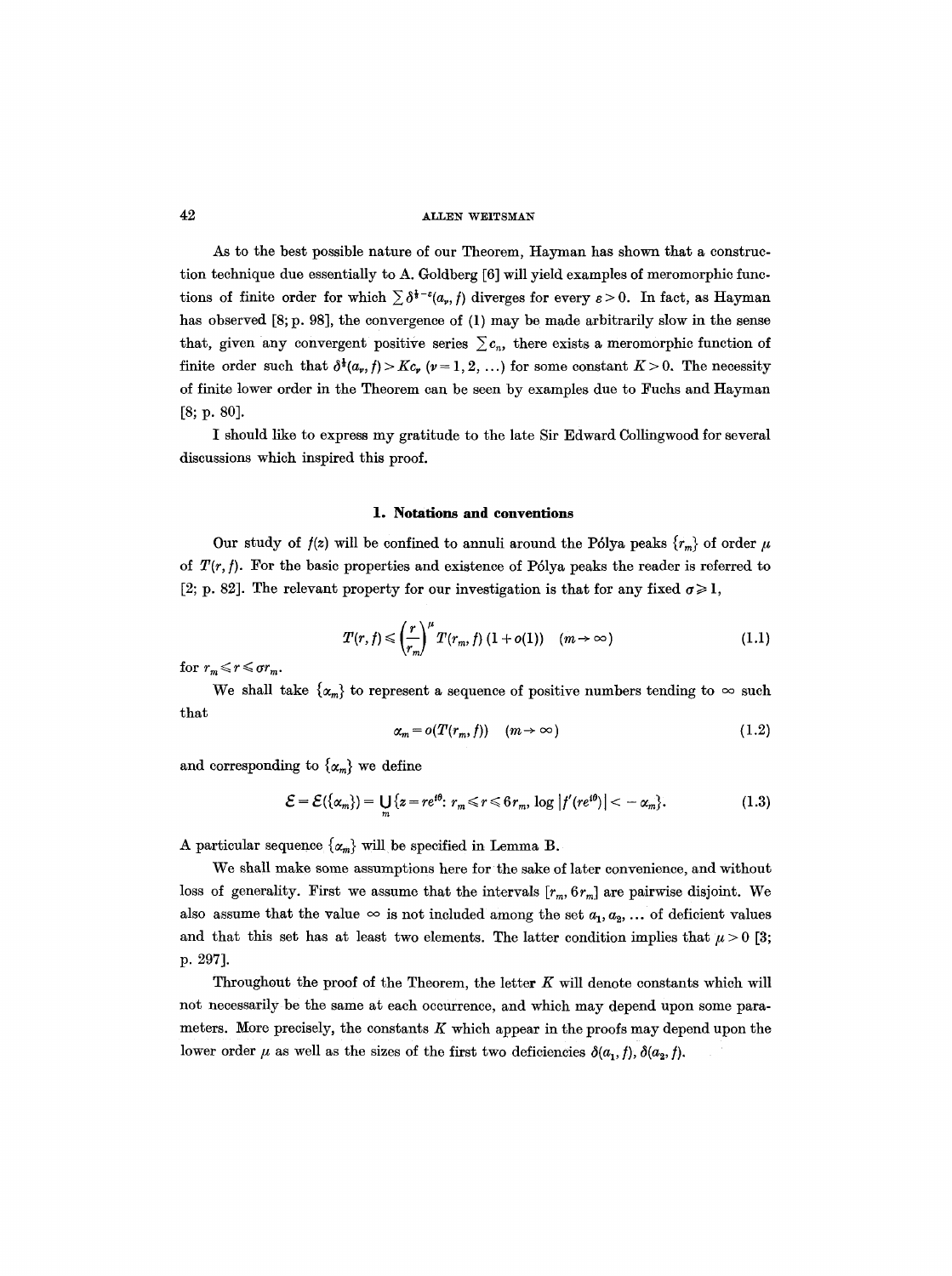#### 2. Preliminary lemmas

In this section we shall prove five lemmas, none of which is essentially new. Lemmas A and C are quite standard estimates; Lemma B is substantially contained in Lemma 1 of  $[18]$ ; and Lemma D is a variation of a theorem of H. Selberg  $[15; p. 311]$  (see also [17; p. 22]) in a form suitable for our applications. Lemma E is an inequality on harmonic measure which is closely related to known estimates [12, p. 76] but which takes into account the fact that the sets we consider need not be simply connected.

LEMMA A. Let  $f(z)$  be as in the statement of the Theorem and  $\{r_m\}$  a sequence of Pólya *peaks of order*  $\mu$  *of*  $T(r, f)$ *. Then if*  $\sigma > 1$  *is fixed* 

$$
\delta(a_1, f) T(r, f) (1 + o(1)) \leq T(r, f') \leq 2 T(r, f) (1 + o(1)) \tag{2.1}
$$

as  $r \rightarrow \infty$  through the intervals  $r_m \leq r \leq \sigma r_m$ .

*Proo].* We first make some remarks regarding the exceptional set which arises in the study of the logarithmic derivative. A basic fact of Nevanlinna's theory is that

$$
m\left(r,\frac{f'}{f-a}\right) = o(T(r,f))\tag{2.2}
$$

as  $r \rightarrow \infty$  outside an exceptional r set E which has finite measure [8; p. 41]. It is important to note that  $E$  occurs in intervals where the characteristic grows very rapidly; in particular E does not depend on the value  $a \, [8; p. 41]$ , and consideration of the growth 1emma from which it arises [8; p. 38] shows that it may be taken to be disjoint from the intervals  $[r_m, \sigma r_m]$ . In other words (2.2) must hold as  $r \to \infty$  through the intervals  $r_m \leq r \leq \sigma r_m$ .

The right-hand inequality of (2.1) follows from [8; p. 55], and the left-hand side from the above remarks and the elementary computation

$$
\delta(a_1, f) T(r, f) (1+o(1)) \leq m \left(r, \frac{1}{f-a_1}\right) \leq m \left(r, \frac{1}{f}\right) + m \left(r, \frac{f'}{f-a_1}\right)
$$
  

$$
\leq T(r, f') (1+o(1)) \quad (r \to \infty; r_m \leq r \leq \sigma r_m).
$$

**LEMMA** B. Let  $f(z)$  be as in the Theorem and  $\{r_m\}$  a sequence of Pólya peaks of order  $\mu$  of  $T(r, f)$ . There exist  $\mathcal E$  and  $\{\alpha_m\}$  as in (1.2) and (1.3), and pairwise disjoint subsets  $\mathcal{E}_k(k=1, 2, ...)$  of  $\mathcal E$  such that each  $\mathcal E_k$  is the union of components of  $\mathcal E$ , and if  $\mathcal E_k(r)$  is the *set of arguments in*  $[0, 2\pi)$  of  $\mathcal{E}_k \cap \{|z| = r\}$  *we have* 

$$
\frac{1}{2\pi} \int_{\varepsilon_{\mathbf{k}}(r)} \log \frac{1}{|f'(re^{i\theta})|} d\theta \ge \frac{1}{3} \delta(a_k, f) T(r, f') \quad (r > r_0(k); r_m \le r \le 6 r_m). \tag{2.3}
$$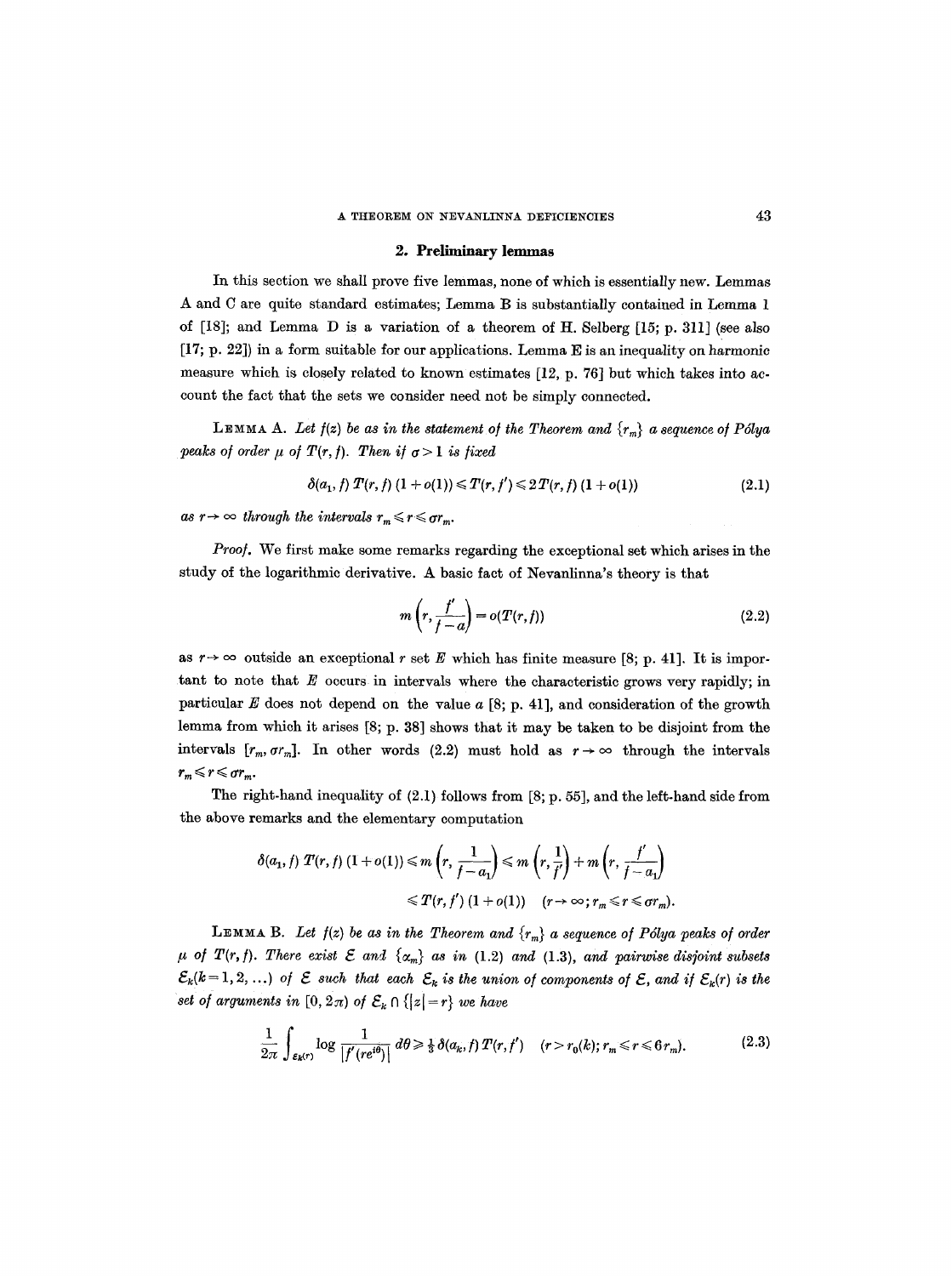*Proof.* We use the same procedure here as in [18; p. 123].

By (1.1), (2.1), the Cartan identity [12; p. 177] and the fact  $\mu > 0$ , we deduce that

$$
\frac{1}{2\pi} \int_0^{2\pi} n \left( 6r_m, \frac{1}{f'-te^{i\phi}} \right) d\phi \le (2\pi \log 2)^{-1} \int_0^{2\pi} N \left( 12r_m, \frac{1}{f'/t-e^{i\phi}} \right) d\phi
$$
  

$$
\le (\log 2)^{-1} \left( \log^+ \frac{1}{t} + T(12r_m, f')(1+o(1)) \right)
$$
  

$$
\le 2(\log 2)^{-1} \left( \log^+ \frac{1}{t} + T(12r_m, f)(1+o(1)) \right)
$$
  

$$
\le 2(\log 2)^{-1} \left( \log^+ \frac{1}{t} + 12^{\mu} T(r_m, f)(1+o(1)) \right) \quad (m \to \infty).
$$

Applying the length-area inequality $(1)$  [7; p. 18] we then have

$$
\int_{\gamma}^{\beta} \frac{l^2(t)}{t} \, dt \le 144 \, \pi^2 (\log 2)^{-1} \, r_m^2 \left( \log^+ \frac{1}{\gamma} + 12^{\mu} T(r_m, f) \left( 1 + o(1) \right) \right) \quad (m \to \infty)
$$

where  $l(t)$  denotes the total length of the level curves  $|f'(z)| = t(\gamma < t < \beta)$  in  $\{|z| < 6r_m\}.$ Taking  $\gamma = \frac{1}{2} \exp \left( - \sqrt{T(r_m, f)} \right)$  and  $\beta = \exp \left( - \sqrt{T(r_m, f)} \right)$  we deduce the existence of  $\alpha_m$  such that

$$
\sqrt{T(r_m, f)} \leq \alpha_m \leq \sqrt{T(r_m, f)} + \log 2 \tag{2.4}
$$

and 
$$
l^2(e^{-\alpha_m}) \log 2 \leq 144 \pi^2 (\log 2)^{-1} 12^{\mu} r_m^2 T(r_m, f) (1 + o(1)) \quad (m \to \infty)
$$

so that  $l(e^{-\alpha_m}) \leq (\log 2)^{-1} \pi 12^{1+\mu/2} r_m \sqrt{T(r_m, f)} (1 + o(1)) \quad (m \to \infty).$  (2.5)

We thus fix the sequence  $\{\alpha_m\}$  as above and note that with this choice, (2.4) implies (1.2). A simple geometric argument and (2.5) (cf. [18, p. 124]) yields that if  $z_1, z_2$  are two points in the same component of  $\mathcal E$  and  $r_m \leqslant |z_1| \leqslant 6r_m, r_m \leqslant |z_2| \leqslant 6r_m$ , there exists a continuous curve  $\Gamma$  joining  $z_1$  and  $z_2$  whose length does not exceed

$$
K(\mu) r_m \sqrt{T(r_m, f)} (1 + o(1)) \quad (m \to \infty)
$$

on which  $|f'(z)| \leq e^{-\alpha_m}$  and hence

$$
\left|f(z_1)-f(z_2)\right|=\left|\int_{\Gamma}f'(z)\,dz\right|\leqslant K(\mu)r_m\sqrt{T(r_m,f)}\,\exp\,\left(-\sqrt{T(r_m,f)}\right)(1+o(1))=o(1)\quad(m\to\infty).
$$

<sup>(1)</sup> While this inequality is stated for regular functions it is readily seen to be valid for mero. morphic functions.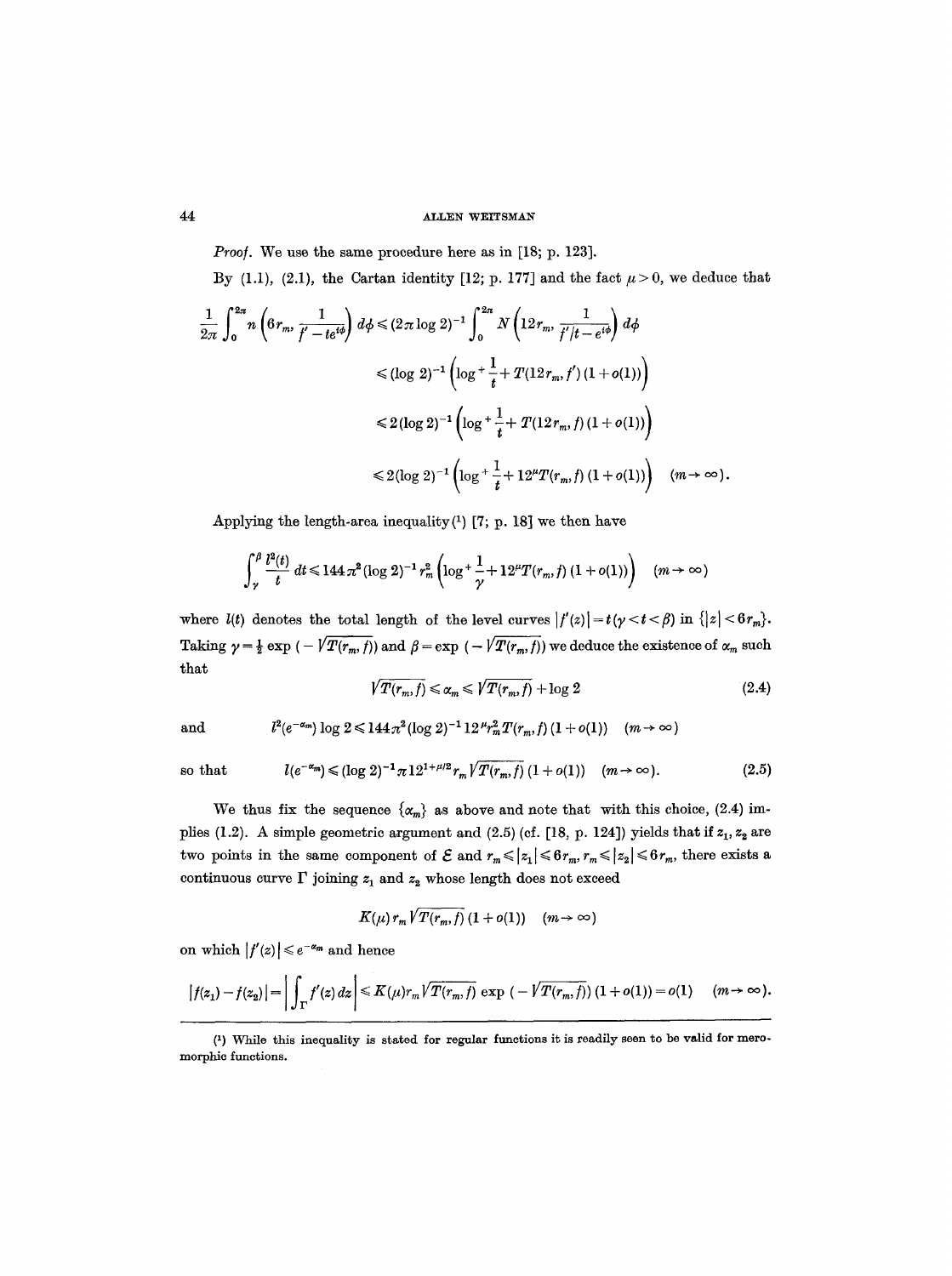Now we consider the sets

$$
\mathcal{J}_k = \bigcup_m \{z = re^{i\theta}: r_m \leq r \leq 6r_m, \log |f(re^{i\theta}) - a_k| < -\alpha_m\}.\tag{2.7}
$$

Taking  $\mathcal{F}_k(r)$  as the argument set in  $[0, 2\pi)$  of  $\mathcal{F}_k \cap \{ |z| = r \}$ , it follows from (1.2) and (2.7) that

$$
m\left(r,\frac{1}{f-a_k}\right)=\frac{1}{2\pi}\int_{\sigma_k(r)}\log\frac{1}{|f(re^{i\theta})-a_k|}\,d\theta+o(T(r_m,f))
$$

as  $r \to \infty$  through the values  $r_m \le r \le 6r_m$ . Since (2.2) holds as  $r \to \infty$  through these intervals we have from (2.8) that

$$
m\left(r,\frac{1}{f-a_k}\right) \leq \frac{1}{2\pi} \int_{\mathfrak{x}_k(r)} \log^+ \frac{1}{|f'(re^{i\theta})|} d\theta + o(T(r_m, f)) \tag{2.9}
$$

as  $r \to \infty$  through the intervals  $r_m \le r \le 6r_m$ .

Let  $G_j$  be the set formed by the components of  $\mathcal E$  which have a nonempty intersection with  $J_j$  ( $j = 1, 2, ...$ ). From (2.6) and (2.7) if follows that for some integer  $m_k$ 

 $\{|z| \geq r_{m_k}\}\cap G_k \cap G_j = \varnothing$   $(j < k).$  (2.10)

We define 
$$
\mathcal{E}_k = G_k \cap \{|z| \geq r_{m_k}\}.
$$
 (2.11)

It then follows from (2.10) and (2.11) that the sets  $\mathcal{E}_k$  are pairwise disjoint and each is the union of components of  $\mathcal E$ . Moreover, since  $-\log |f'(re^{i\theta})| \leq \alpha_m = o(T(r_m, f))$  outside the set  $\mathcal E$  as  $r \to \infty$  through the intervals  $r_m \le r \le 6r_m$  it follows from (2.1), (2.9), (2.11) and the definition of  $G_k$  that (2.3) must hold.

LEMMA C. Let the hypotheses and notations of Lemma B be unchanged and let  $\theta_k(r)$ *denote the angular measure of the intersection of*  $\mathcal{E}_k$  and  $\{|z|=r\}$   $(r_m \leq r \leq 6r_m)$ . Then there *exists*  $\theta_0 > 0$  *such that* 

$$
\lim_{\substack{r \to \infty \\ r_m \le r \le 6r_m}} \theta_k(r) \le 2\pi - \theta_0 \quad (k = 1, 2, \ldots)
$$
\n(2.12)

*Proof.* Since we have assumed that f has at least 2 deficient values we may define

$$
\alpha_j=\liminf_{\substack{r\to\infty\\r_m\leq r\leq 6\,r_m}}\theta_j(r)\quad (j=1,2).
$$

Using a known lemma of Edrei and Fuchs [4; p. 322] we have

$$
\frac{1}{2\pi}\int_{\varepsilon_j(r)}\log\frac{1}{|f'(re^{i\theta})|}\,d\theta\leq 22\,T(2\,r,f')\,\theta_j(r)\left[1+\log^+\frac{1}{\theta_j(r)}\right]
$$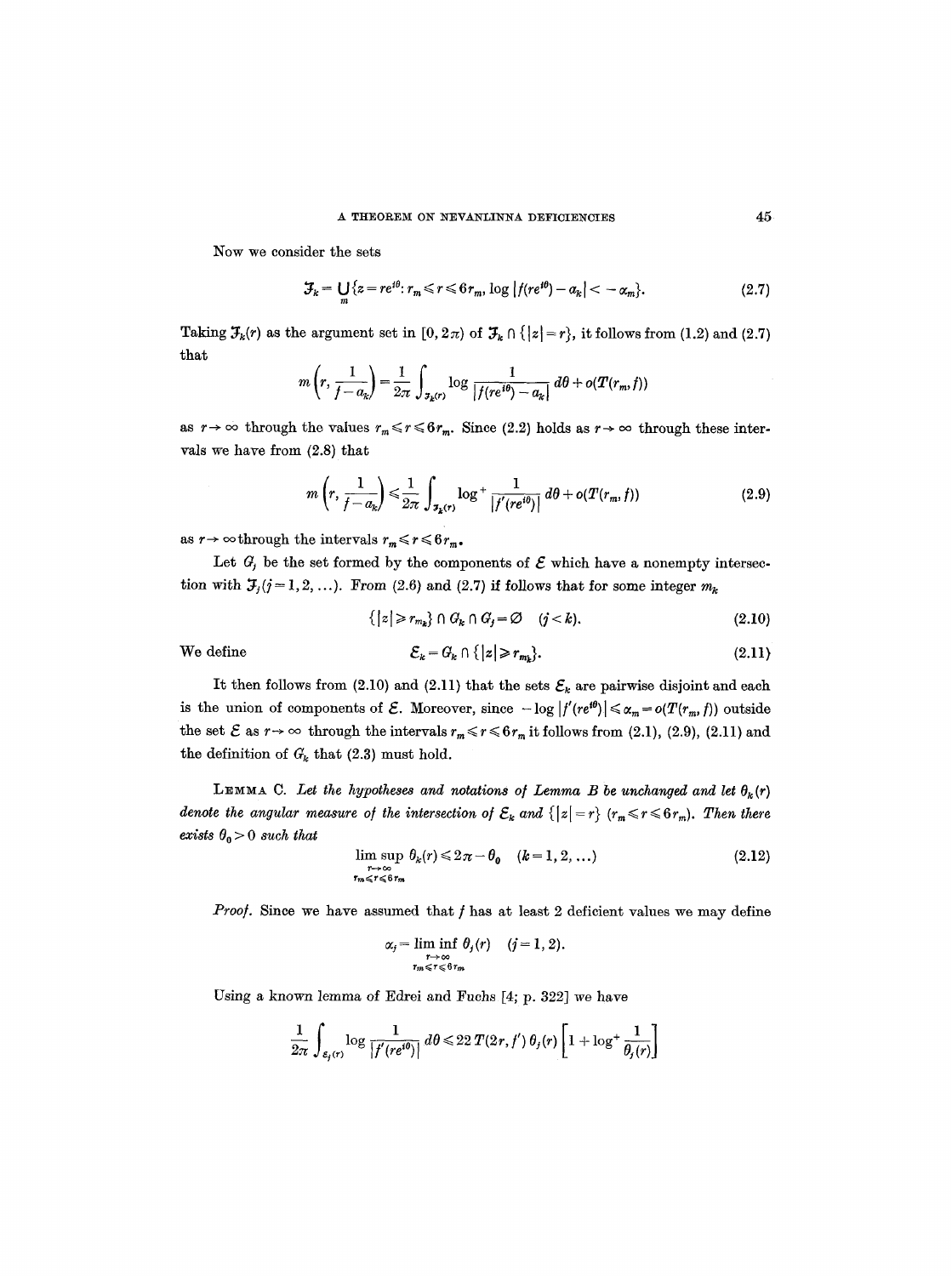and thus, if  $\alpha_1=0$  or  $\alpha_2=0$  we would have by (1.1) and (2.1) an immediate contradiction to (2.3).

Taking  $\theta_0 = \min \{\alpha_1, \alpha_2\}$  the result then follows.

LEMMA D. Let D be a component of the set  $\mathcal E$  of (1.3) and  $g(z, z_0)$  its Green's function with pole at  $z_0$ . Let S be the intersection of D with  $\{|z|=r\}$  and  $\theta(r)$  its angular measure. *Then if S* is nonempty

$$
\int_{S} g(re^{i\theta}, z_0) d\theta \leq 2\pi^2 \omega(z_0, r) \tan \frac{\theta(r)}{4}
$$

*where, for the case*  $|z_0| < r$ ,  $\omega(z_0, r)$  *is the harmonic measure at*  $z_0$  *of the component of*  $D \cap$  $\{|z| < r\}$  containing  $z_0$ , with respect to the portion of the boundary on  $\{|z| = r\}$ ; for  $|z_0| > r$ ,  $\omega(z_0, r)$  is the harmonic measure at  $z_0$  of the component of  $D \cap \{ |z| > r \}$  containing  $z_0$  with *respect to the portion of the boundary on*  $\{|z|=r\}$ *; and for*  $|z_0|=r$ ,  $\omega(z_0, r)=1$ .

*Proof.* The case  $|z_0|=r$  is covered by Selberg's original theorem [15; p. 311]. Suppose now  $|z_0| < r$ . Then we define a function  $\omega(z)$  on  $D \cap \{|z| < r\}$  by taking  $\omega(z)$  to be the harmonic measure of the component of  $D \cap \{ |z| < r \}$  containing z, with respect to the portion of the boundary of the component on  $\{|z|=r\}$ . Then, by the principle of monotoneity [12; p. 68] and symmetry of the Poisson kernel we have for  $z = te^{i\alpha} \in D \cap \{|z| < r\}$ 

$$
\omega(z) \leq \frac{1}{2\pi} \int_S \frac{(r^2 - t^2) d\psi}{r^2 - 2tr \cos{(\psi - \alpha)} + t^2} \leq \frac{1}{\pi} \int_0^{\theta(r)/2} \frac{(r^2 - t^2) d\chi}{r^2 - 2tr \cos{\chi} + t^2}.
$$
  
Therefore,  

$$
\frac{1 - \omega(z)}{r - t} \geq \frac{1}{\pi} \int_{\theta(r)/2}^{\pi} \frac{(r + t) d\chi}{r^2 - 2tr \cos{\chi} + t^2}
$$

and 
$$
\frac{\partial \omega}{\partial r} \ge \frac{1}{\pi r} \int_{\theta(r)/2}^{\pi} \frac{d\chi}{1 - \cos \chi} = \frac{1}{\pi r} \cot \frac{\theta(r)}{4} \text{ on } S. \tag{2.13}
$$

By Green's formula we have

$$
\int_{S} g \frac{\partial \omega}{\partial r} r d\theta = \int_{S} \frac{\partial g}{\partial r} r d\theta + 2 \pi \omega(z_0).
$$
 (2.14)

Now, let T be the portion of the boundary of  $D \cap \{ |z| > r \}$  not in S. Another application of Green's formula yields

$$
\int_{T} \frac{\partial g}{\partial n} ds - \int_{S} \frac{\partial g}{\partial r} rd\theta = 0
$$

(n denoting the outward pointing normal) so that

$$
\int_{S} \frac{\partial g}{\partial r} r d\theta = \int_{T} \frac{\partial g}{\partial n} ds < 0.
$$
\n(2.15)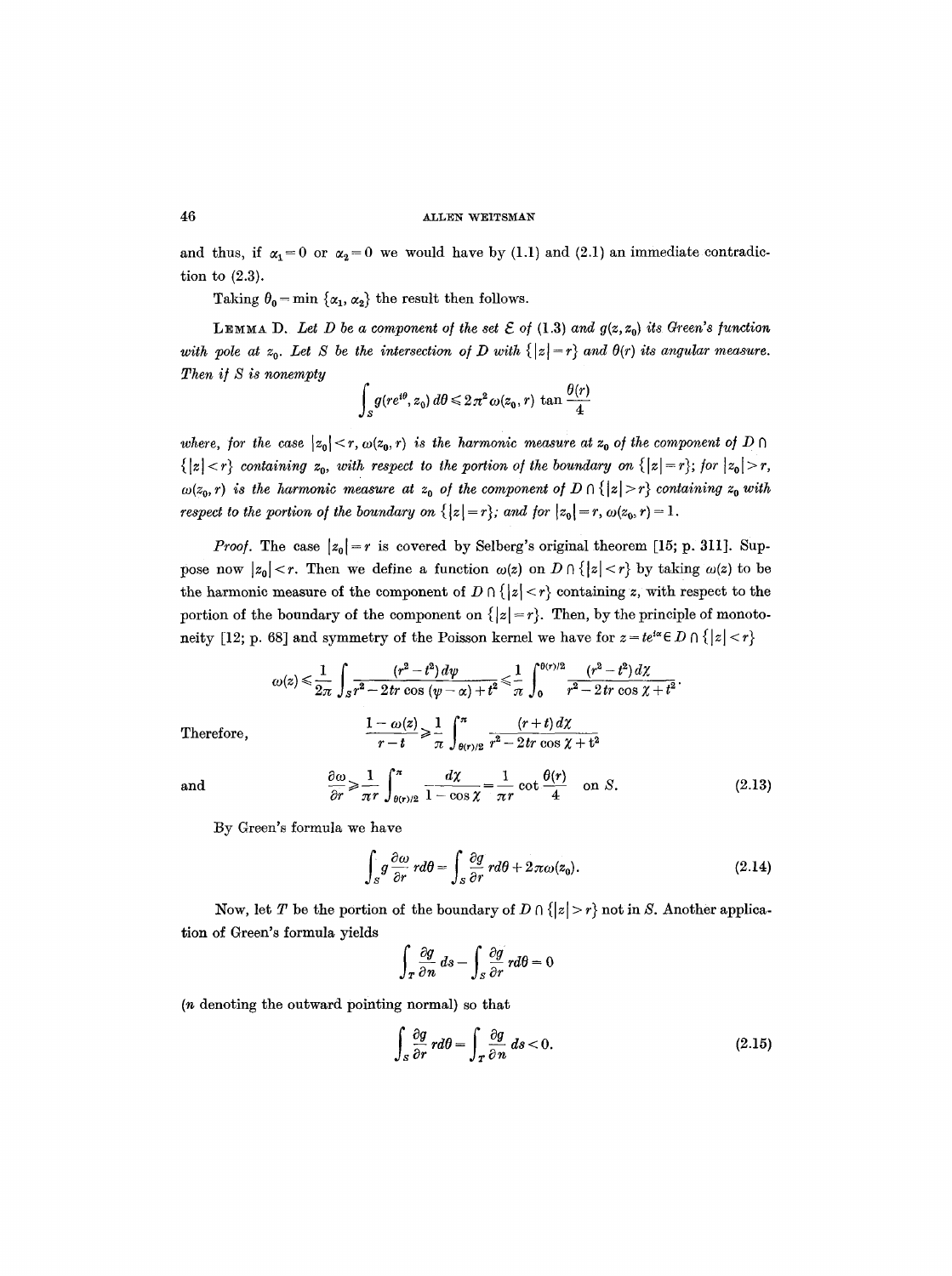Then, using (2.13) and (2.15) in (2.14) we obtain the result for  $|z_0| < r$ .

As for the case  $|z_0| > r$ , we make the change of variables  $\zeta = r^2/\overline{z}$  and apply the preceding proof.

LEMMA E. Let the hypotheses and notations of Lemma D be unchanged. Then

$$
\omega(z_0, r) \leq \begin{cases} \exp\left(-\frac{1}{\pi} \int_{|z_0|}^r \frac{d\varrho}{\varrho \tan \frac{\theta(\varrho)}{4}}\right) & (|z_0| \leq r) \\ \exp\left(-\frac{1}{\pi} \int_{r}^{|z_0|} \frac{d\varrho}{\varrho \tan \frac{\theta(\varrho)}{4}}\right) & (|z_0| > r). \end{cases}
$$

*Proof.* We assume first  $|z_0| < r$  and let  $z_1 \in D(|z_0| < |z_1| < r)$ . Take  $\omega(z_1, \varrho)$  to be the harmonic measure at  $z_1$  of the component of  $D \cap \{|z| < \varrho\}$  ( $|z_1| < \varrho < r$ ) containing  $z_1$ , with respect to the intersection of  $|z| = \rho$  and n Then as in the proof of Lemma D we have

$$
\omega(z_1,\varrho) \leq \frac{1}{\pi} \int_0^{\theta(\varrho)/2} \frac{(\varrho^2 - \varrho_1^2) \, d\chi}{\varrho^2 + \varrho_1^2 - 2 \varrho \varrho_1 \cos \chi} = \frac{2}{\pi} \arctan \left( \frac{\varrho + \varrho_1}{\varrho - \varrho_1} \tan \frac{\theta(\varrho)}{4} \right) \quad (\varrho_1 = |z_1|). \tag{2.16}
$$

Following Carleman (cf. [12, p. 76]) we observe that for  $|z_0| < \rho_1 < \rho$ , the inequality (2.16) implies

$$
\omega(z_0, \varrho) \leq \frac{2}{\pi} \left( \arctan \left( \frac{\varrho + \varrho_1}{\varrho - \varrho_1} \tan \frac{\theta(\varrho)}{4} \right) \right) \, \omega(z_0, \varrho_1)
$$

and thus

$$
\omega(z_0,\varrho)-\omega(z_0,\varrho_1)\leq -\omega(z_0,\varrho_1)\frac{2}{\pi}\arctan\left(\frac{\varrho-\varrho_1}{\varrho+\varrho_1}\left(\tan\frac{\theta(\varrho)}{4}\right)^{-1}\right). \hspace{1cm} (2.17)
$$

Now, by the principle of monotoneity,  $\omega(z_1, \varrho)$  is monotone decreasing with  $\varrho$ , and we may thus apply standard results (cf. [10; pp. 211, 212]) dealing with its derivative. In particular  $d\omega(z_0, \rho)/d\rho$  exists almost everywhere and by (2.17) satisfies

$$
\frac{dw}{d\varrho}\left(z_0,\varrho\right) \leq -\frac{\omega(z_0,\varrho)}{\pi\varrho\tan\frac{\theta(\varrho)}{4}}.\tag{2.18}
$$

Integrating (2.18) from  $|z_0|$  to r we obtain the desired inequality in the case  $|z_0| < r$ . The case  $|z_0| = r$  is trivial; if  $|z_0| > r$  the result follows from the above proof and the change of variable  $\zeta = r^2/\overline{z}$ .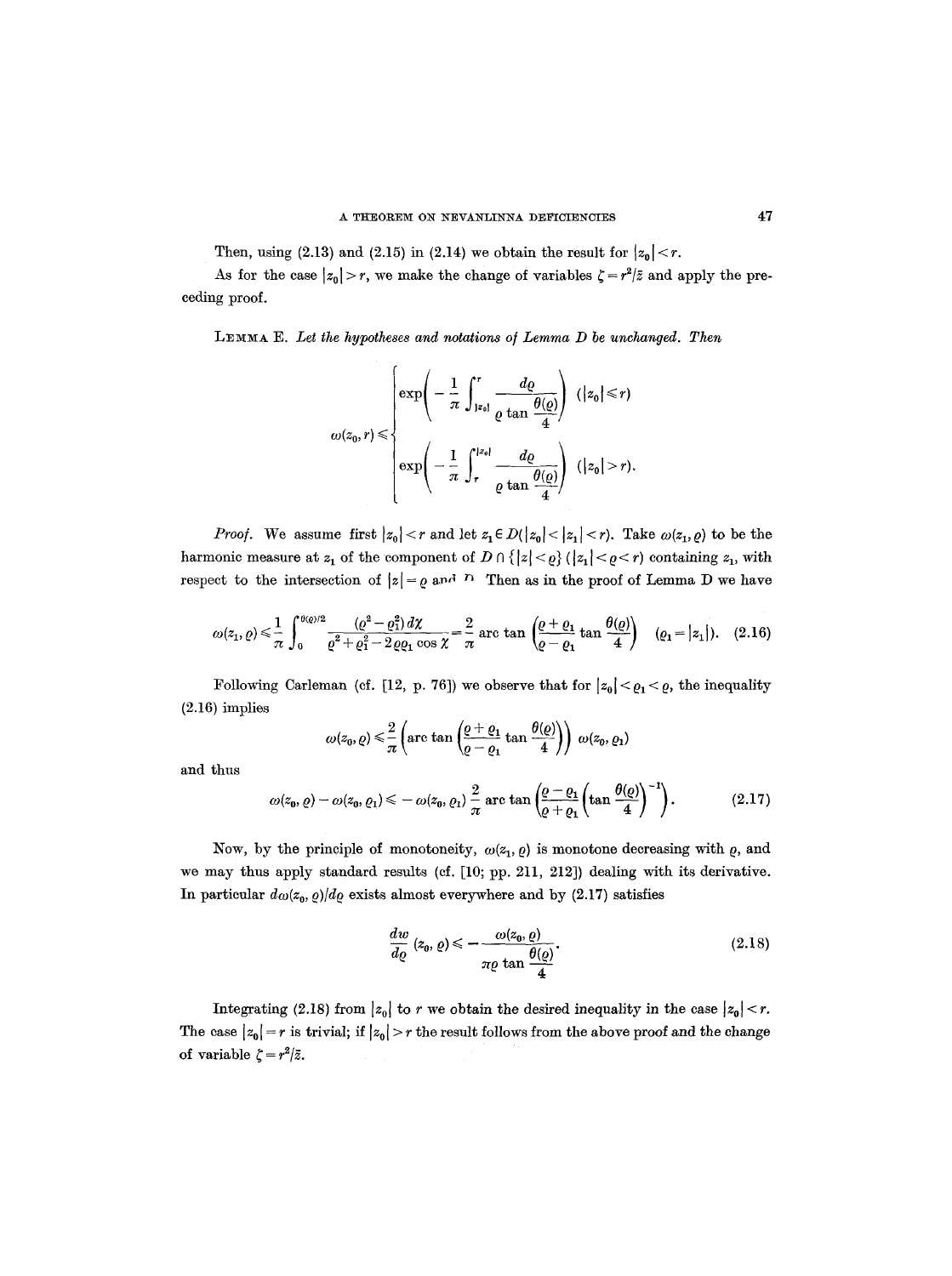### **3. Proof of the theorem**

Let  ${r_m}$  be a sequence of Pólya peaks of order  $\mu$  of  $T(r, f)$ . By (2.3) of Lemma B, we may consider the quantities

$$
\delta_k = \liminf_{\substack{r \to \infty \\ r_m \le r \le 6r_m}} \frac{\int_{\varepsilon_k(r)} \log \frac{1}{|f'(re^{i\theta})|} d\theta}{T(r, f')}
$$
(3.1)

in place of the respective deficiencies  $\delta(a_{k},f)$  in (1).

By consideration of the inequality [11; p. 25]

$$
\frac{1}{r}\int_1^r\log^+ M(s,g)\,ds\leqslant K(\varkappa)\;T(\varkappa r,g)\quad (\varkappa>1)
$$

and the properties of Pólya peaks (1.1) together with (2.1) we may take sequences  $\{r'_n\}$ ,  ${r''_m}$  satisfying

$$
r_m \leq r'_m \leq 2r_m \quad 5r_m \leq r''_m \leq 6r_m \tag{3.2}
$$

and such that

$$
\log^+ M\left(r'_m, \frac{1}{f'}\right) \le K T(r_m, f') \qquad \log^+ M\left(r''_m, \frac{1}{f'}\right) \le K T(r_m, f') \tag{3.3}
$$

where  $K = K(\mu, \delta(a_1, f))$  and  $m > m_0$ .

For each of the zeros  $z_{j,k}$  ( $j=1, 2, ..., p_{k,m}$ ) of  $f'(z)$  in  $\mathcal{E}_k \cap \{r'_m < |z| < r''_m\}$ , let  $g(z, z_{j,k})$ be the Green's function of the component of  $\mathcal{E}_k \cap {r'_m} < |z| < r''_m$  containing  $z_{j,k}$ , and having its pole at  $z_{i,k}$ .

We now introduce functions  $h_{1,k}(z)$  and  $h_{2,k}(z)$ . For  $z \in \mathcal{E}_k \cap \{r'_m \leq |z| < r''_m\}$  let  $h_{1,k}(z)$ be the harmonic measure of the component of  $\mathcal{E}_k \cap \{r'_m \leq |z| < r''_m\}$  containing z, with respect to the portion of the boundary of the component on  $\{|z| = r'_m\}$  in the case this component extends to the circumference  $\{|z|=r'_m\}$ ; otherwise let  $h_{1,k}(z)=0$ . If  $z \notin \mathcal{E}_k \cap \{r'_m \leq k \}$  $|z| < r_m^r$  for any m we again take  $h_{1,k}(z) = 0$ . The function  $h_{2,k}(z)$  is defined in an analogous way with regard to the circumference  $\{|z|= r_m^r\}.$ 

Then, for  $r'_m < r < r''_m$ , it follows from (3.2) and (3.3) that

$$
\frac{\int_{\varepsilon_{k}(r)} \log \frac{1}{|f'(re^{i\theta})|} d\theta}{T(r, f')} - \frac{2\pi \alpha_{m}}{T(r, f')} \leq \frac{1}{T(r_{m}, f')} \int_{\varepsilon_{k}(r)} \sum_{j=1}^{p_{k,m}} g(re^{i\theta}, z_{j,k}) d\theta
$$

$$
+ K \int_{\varepsilon_{k}(r)} h_{1,k}(re^{i\theta}) d\theta + K \int_{\varepsilon_{k}(r)} h_{2,k}(re^{i\theta}) d\theta \qquad (3.4)
$$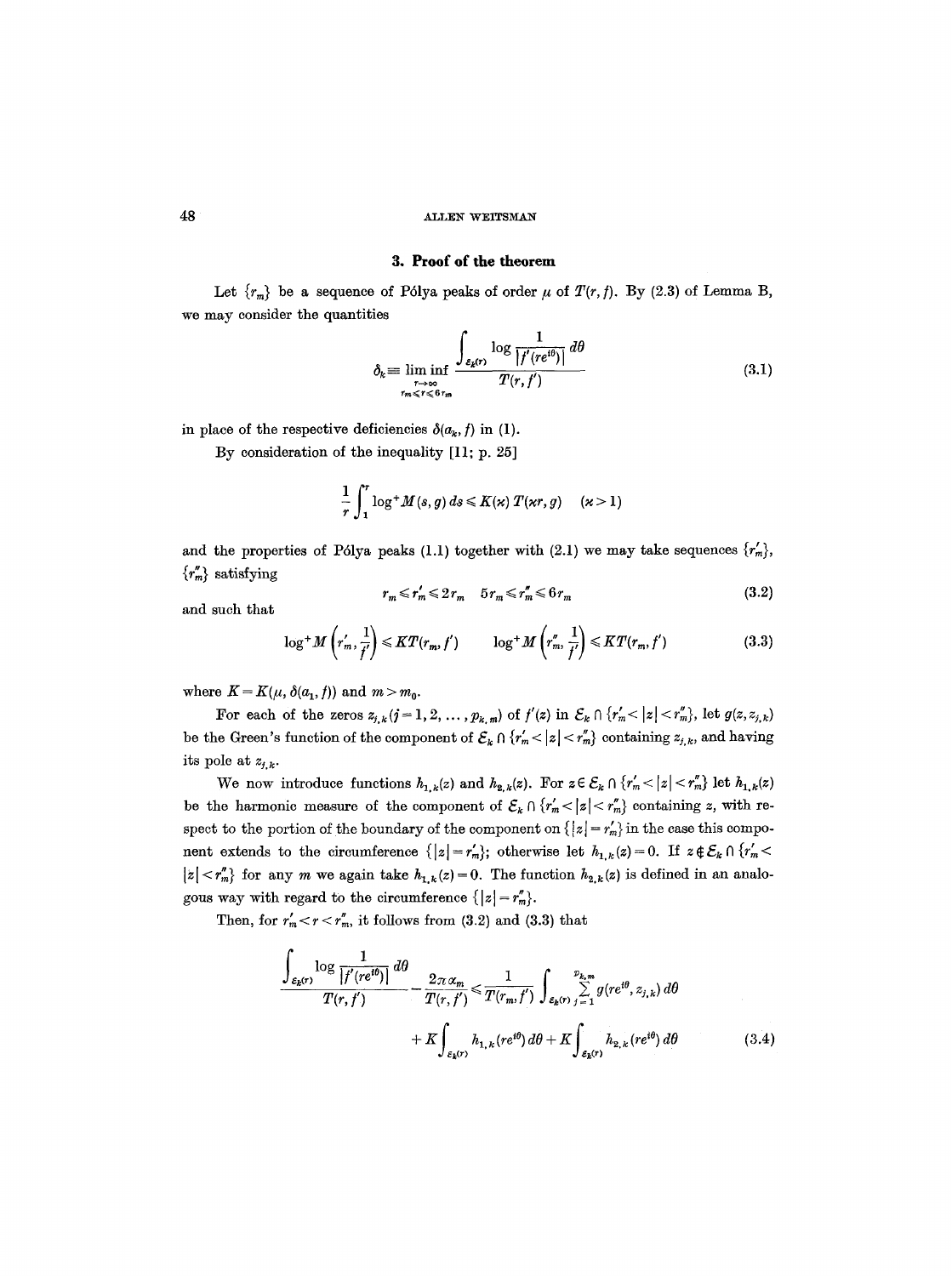where, in the integration of the Green's functions we take  $g$  to be zero outside its region of definition, and, as before,  $\mathcal{E}_k(r)$  to be the argument set in  $[0, 2\pi)$  of  $\mathcal{E}_k \cap \{|z| = r\}$ .

Let  $\theta_k(r)$  be the measure of  $\mathcal{E}_k(r)$ . Then, from (3.1), (3.4), (1.2), and (2.1) we have

$$
\frac{\delta_k(1+o(1))}{r\theta_k^2(r)} \leq \frac{1}{T(r_m, f')r\theta_k^2(r)} \int_{\varepsilon_k(r)} \sum_{j=1}^{p_{k,m}} g(re^{i\theta}, z_{j,k}) d\theta
$$

$$
+ \frac{K}{r\theta_k^2(r)} \int_{\varepsilon_k(r)} h_{1,k}(re^{i\theta}) d\theta + \frac{K}{r\theta_k^2(r)} \int_{\varepsilon_k(r)} h_{2,k}(re^{i\theta}) d\theta \qquad (3.5)
$$

 $\text{as } r \to \infty$ ,  $r'_m < r < r''_m$ .

We now integrate both sides of  $(3.5)$  from  $3r_m$  to  $4r_m$  and obtain

$$
\delta_{k}(1+o(1))\int_{3r_{m}}^{4r_{m}}\frac{dr}{r\theta_{k}^{2}(r)} \leq \frac{1}{T(r_{m},f')} \sum_{j=1}^{p_{k,m}} \int_{s_{m}}^{4r_{m}} \int_{\varepsilon_{k}(r)} \frac{g(re^{i\theta},z_{j,k})}{r\theta_{k}^{2}(r)} d\theta dr + K \int_{3r_{m}}^{4r_{m}} \frac{1}{r\theta_{k}^{2}(r)} \int_{\varepsilon_{k}(r)} h_{1,k}(re^{i\theta}) d\theta dr + K \int_{3r_{m}}^{4r_{m}} \frac{1}{r\theta_{k}^{2}(r)} \int_{\varepsilon_{k}(r)} h_{2,k}(re^{i\theta}) d\theta dr.
$$
 (3.6)

We next estimate the first term on the right side of (3.6). To this end, we first observe that Lemma C implies the existence of a constant  $K = K(\theta_0) > 0$  such that for  $r'_m$  $r < r''_m$ , and  $m > m_0$ 

$$
\tan \frac{\theta_k(r)}{4} \leq K \theta_k(r). \tag{3.7}
$$

Now, let  $j_0$  be the index corresponding to the maximum term in the sum in (3.6), and  $z_k = z_{j_0,k}$ . We assume that  $3r_m \leq |z_k| \leq 4r_m$ ; the modifications needed for the other case will be obvious. Then, applying Lemma D,  $(3.7)$ , and Lemma E we obtain, for  $m > m_0(k)$ 

$$
\frac{1}{T(r_m, f')} \sum_{j=1}^{p_{k,m}} \int_{3r_m}^{4r_m} \int_{\varepsilon_k(r)} \frac{g(re^{i\theta}, z_{j,k})}{r\theta_k^2(r)} d\theta dr \leq \frac{Kp_{k,m}}{T(r_m, f')} \int_{3r_m}^{4r_m} \frac{\omega(z_k, r)}{r\theta_k(r)} dr
$$
\n
$$
\leq \frac{Kp_{k,m}}{T(r_m, f')} \left( \int_{3r_m}^{z_{k}} \frac{\exp\left(-K \int_{r}^{z_{k}} \frac{dt}{t\theta_k(t)}\right)}{r\theta_k(r)} dr + \int_{z_{k}}^{4r_m} \frac{\exp\left(-K \int_{z_{k}}^{r} \frac{dt}{t\theta_k(t)}\right)}{r\theta_k(r)} dr \right)
$$
\n
$$
= \frac{Kp_{k,m}}{T(r_m, f')} \left( \int_{3r_m}^{z_{k}} \frac{d}{dr} \left\{ \exp\left(-K \int_{r}^{z_{k}} \frac{dt}{t\theta_k(t)}\right) \right\} dr - \int_{z_{k}}^{4r_m} \frac{d}{dr} \left\{ \left(\exp\left(-K \int_{z_{k}}^{r} \frac{dt}{t\theta_k(t)}\right) \right\} dr \right)
$$
\n
$$
\leq \frac{Kp_{k,m}}{T(r_m, f')}.
$$
\n(3.8)

Next consider the remaining terms on the right side of (3.6). The same estimate for harmonic measure and (3.2) yield

4-712908 Acta mathematica. 128. Imprimé le 20 Décembre 1971.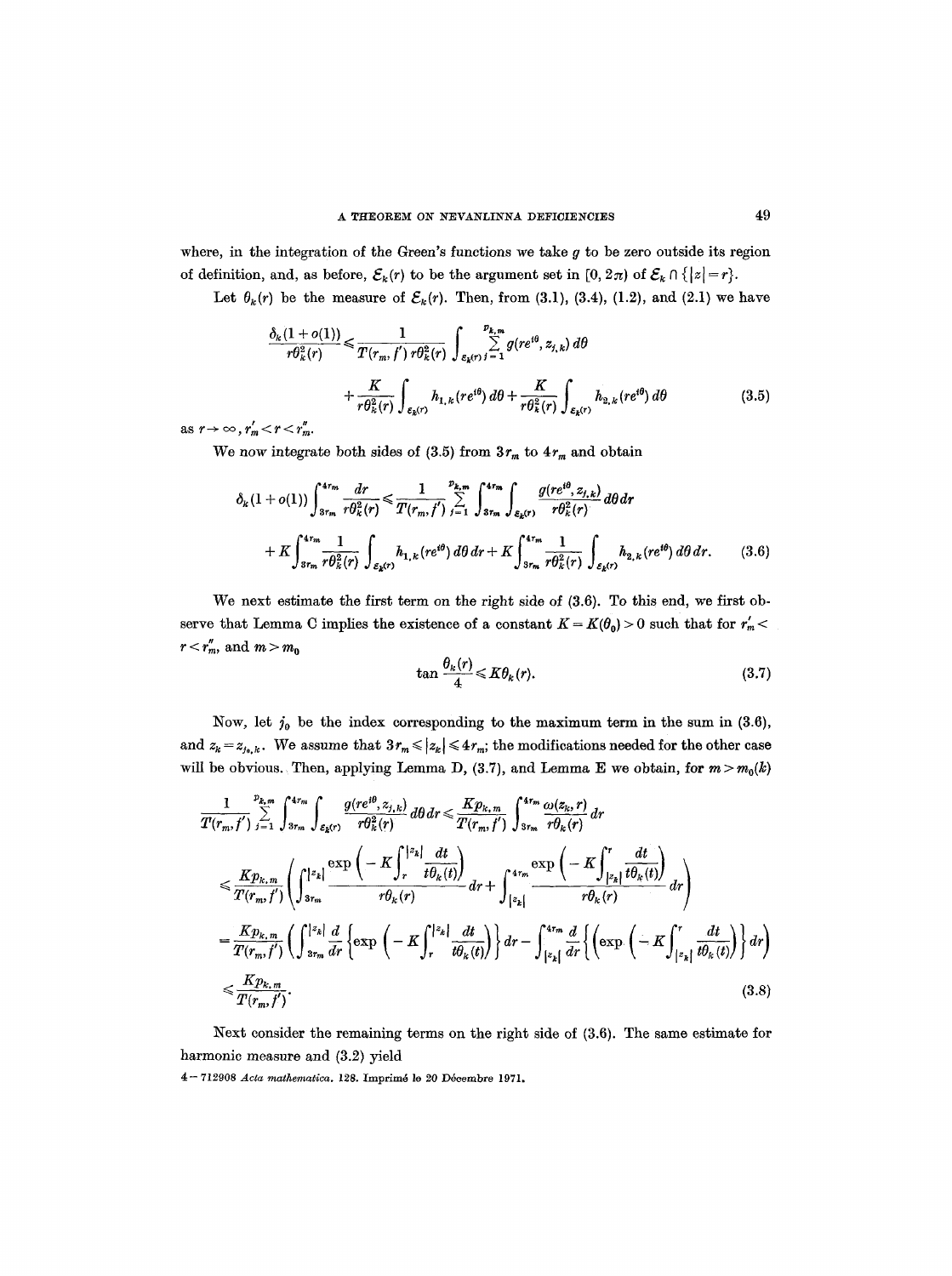## 50 ~T,~,EN ~EITSMAN

$$
\int_{3r_m}^{4r_m} \frac{1}{r \theta_k^2(r)} \int_{\varepsilon_k(r)} h_{1,k}(re^{i\theta}) d\theta dr + \int_{3r_m}^{4r_m} \frac{1}{r \theta_k^2(r)} \int_{\varepsilon_k(r)} h_{2,k}(re^{i\theta}) d\theta dr
$$
\n
$$
\leq 2\pi \exp\left(-K \int_{r_m}^{3r_m} \frac{dt}{t \theta_k(t)}\right) \int_{3r_m}^{4r_m} \frac{dr}{r \theta_k^2(r)} + 2\pi \exp\left(-K \int_{4r_m}^{r_m} \frac{dt}{t \theta_k(t)} \int_{3r_m}^{4r_m} \frac{dr}{r \theta_k^2(r)}\right)
$$
\n
$$
\leq 2\pi \left(\exp\left(-K \int_{2r_m}^{3r_m} \frac{dt}{t \theta_k(t)}\right) + \exp\left(-K \int_{4r_m}^{5r_m} \frac{dt}{t \theta_k(t)}\right)\right) \int_{3r_m}^{4r_m} \frac{dr}{r \theta_k^2(r)} \tag{3.9}
$$

Combining (3.6), (3.9), and using the Canchy-Schwarz inequality twice yields

$$
\delta_{k}(1+o(1)) \leq \left(\int_{3r_{m}}^{4r_{m}} \frac{dr}{r\theta_{k}^{2}(r)}\right)^{-1} \frac{Kp_{k,m}}{T(r_{m},f')} + K \exp\left(-K \int_{2r_{m}}^{3r_{m}} \frac{dt}{t\theta_{k}(t)}\right) + K \exp\left(-K \int_{4r_{m}}^{5r_{m}} \frac{dt}{t\theta_{k}(t)}\right)
$$
\n
$$
\leq \frac{Kp_{k,m}}{T(r_{m},f')} \left(\int_{3r_{m}}^{4r_{m}} \frac{dr}{r\theta_{k}(r)}\right)^{-2} + K \exp\left(-K \int_{2r_{m}}^{3r_{m}} \frac{dt}{t\theta_{k}(t)}\right)
$$
\n
$$
+ K \exp\left(-K \int_{4r_{m}}^{5r_{m}} \frac{dt}{t\theta_{k}(t)}\right) \leq \frac{Kp_{k,m}}{T(r_{m},f')} \left(\int_{3r_{m}}^{4r_{m}} \frac{\theta_{k}(r)}{r} dr\right)^{2}
$$
\n
$$
+ K \exp\left(-K \int_{2r_{m}}^{3r_{m}} \frac{dt}{t\theta_{k}(t)}\right) + K \exp\left(-K \int_{4r_{m}}^{5r_{m}} \frac{dt}{t\theta_{k}(t)}\right) \tag{3.10}
$$

as  $m \rightarrow \infty$ .

Using in (3.10) the simple estimates  $(\sum c_r)^{\frac{1}{2}} \leq \sum c_r^{\frac{1}{2}}$  ( $c_r \geq 0$ ) and

$$
\left(\frac{Kp_{k,m}}{T(r_m,f')}\left(\int_{3r_m}^{4r_m} \frac{\theta_k(r)}{r} dr\right)^2\right)^{\frac{1}{4}} \leq \frac{Kp_{k,m}}{T(r_m,f')} + \int_{3r_m}^{4r_m} \frac{\theta_k(r)}{r} dr,
$$

we obtain

$$
\delta_{k}^{\dagger}(1+o(1)) \leq \frac{Kp_{k,m}}{T(r_{m},f')} + \int_{3r_{m}}^{4r_{m}} \frac{\theta_{k}(r)}{r} dr + K \exp\left(-K \int_{2r_{m}}^{3r_{m}} \frac{dt}{t\theta_{k}(t)}\right) + K \exp\left(-K \int_{4r_{m}}^{5r_{m}} \frac{dt}{t\theta_{k}(t)}\right)
$$
  

$$
\leq \frac{Kp_{k,m}}{T(r_{m},f')} + \int_{3r_{m}}^{4r_{m}} \frac{\theta_{k}(r)}{r} dr + K \left(\int_{2r_{m}}^{3r_{m}} \frac{dt}{t\theta_{k}(t)}\right)^{-1} + K \left(\int_{4r_{m}}^{5r_{m}} \frac{dt}{t\theta_{k}(t)}\right)^{-1}
$$
  

$$
\leq \frac{Kp_{k,m}}{T(r,f')} + \int_{3r_{m}}^{4r_{m}} \frac{\theta_{k}(r)}{r} dr + K \int_{2r_{m}}^{3r_{m}} \frac{\theta_{k}(t)}{t} dt + K \int_{4r_{m}}^{5r_{m}} \frac{\theta_{k}(t)}{t} dt \qquad (3.11)
$$

as  $m \rightarrow \infty$ .

In view of (3.11), we may for each k choose  $m_0 = m_0(k)$  such that for  $m > m_0$ 

$$
\delta_k^{\frac{1}{2}} \leq K \left( \frac{p_{k,m}}{T(r_m, f')} + \int_{2r_m}^{5r_m} \frac{\theta_k(r)}{r} dr \right),
$$

where  $K$  depends only on the lower order  $\mu$  and the size of the first two deficiencies  $\delta(a_1, f), \delta(a_2, f).$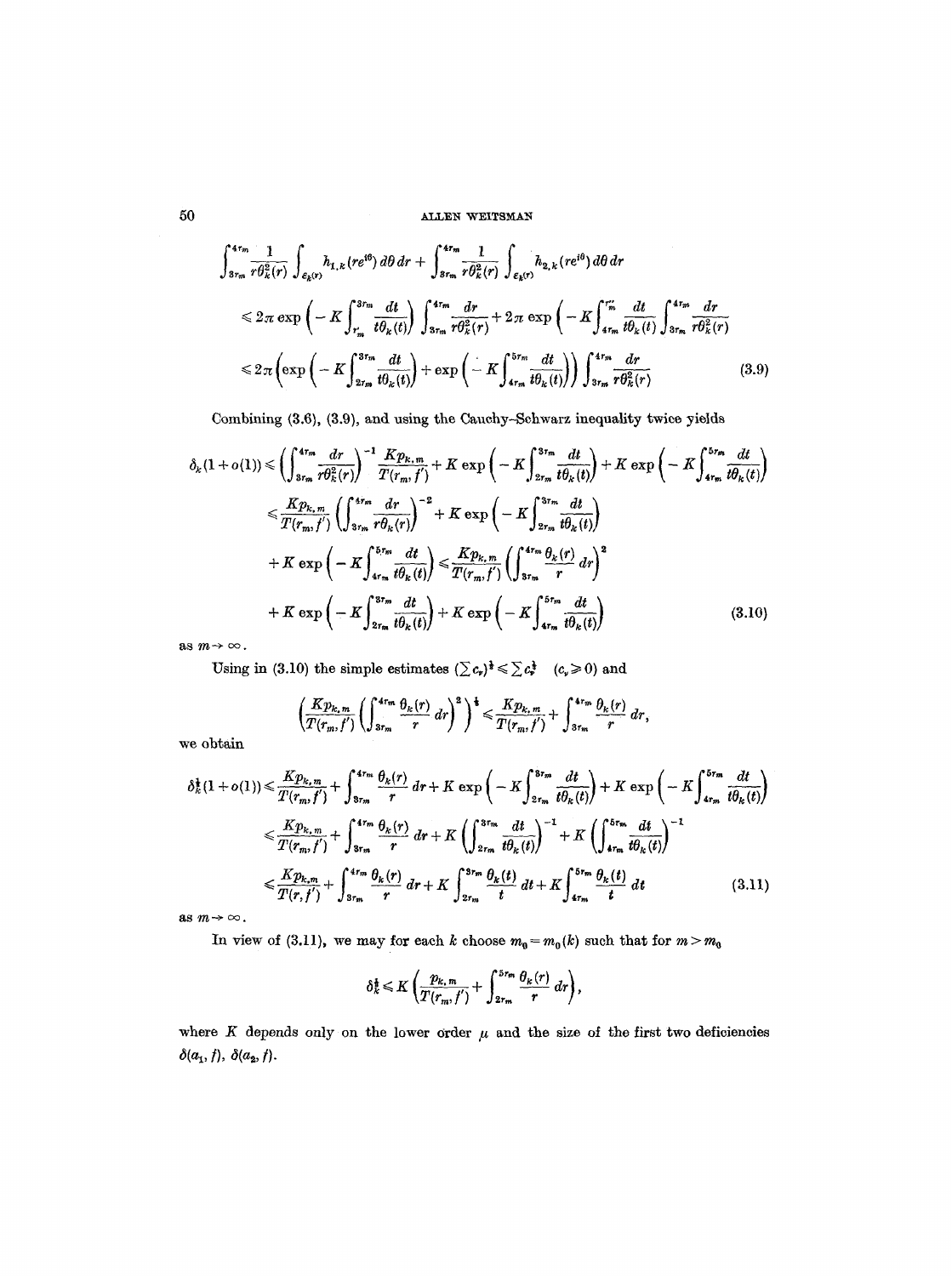For a finite set  $\delta_1, \ldots, \delta_n$  we thus have for all sufficiently large m

$$
\sum_{k=1}^n \delta_k^{\frac{1}{3}} \leq K \sum_{k=1}^n \frac{p_{k,m}}{T(r_m, f')} + K \sum_{k=1}^n \int_{2r_m}^{5r_m} \frac{\theta_k(r)}{r} dr.
$$
 (3.12)

The second term on the right side of (3.12) is clearly bounded above by  $2\pi K \log \frac{5}{2}$ . As for the first term on the right side, since  $p_{j,m}$  is the number of zeros of  $f'(z)$  in

 $\mathcal{E}_j \cap \{r'_m < |z| < r''_m\}$  it follows from (2.1) and that

$$
\sum_{k=1}^{n} p_{k,m} \leq n \left( 6r_m, \frac{1}{f'} \right) \leq \frac{1}{\log 2} N(12r_m, \frac{1}{f'})
$$
\n
$$
\leq \frac{1}{\log 2} T \left( 12r_m, \frac{1}{f'} \right) \leq \frac{2 \cdot 12^n}{\delta(a_1, f) \log 2} T(r_m, f') (1 + o(1))
$$

as  $m \rightarrow \infty$ .

Thus both sums on the right side of  $(3.12)$  are bounded independent of n and hence  $\sum_{k=1}^{\infty} \delta_k^{\frac{1}{2}} < \infty$  from which (1) follows.

#### **References**

- [1]. BOMBIERI, E. & RAGNEDDA, P., Sulle deficienze delle funzioni meromorfe di ordine inferiore finito. *Rend. Sem. Fac. Sci. Univ. Cagliari*, 37 (1967), 23-38.
- [2]. ~]DREI, A., Sums of deficiencies of meromorphie functions. *J. Analyse Math.,* 14 (1965), 79-107.
- [3]. EDREI, A. & FUCHS, W., On the growth of meromorphic functions with several deficient values. *Trans. Amer. Math. Soc.,* 93 (1959), 292-328.
- [4]. Bounds for the number of deficient values of certain classes of functions. *Proc. London Math. Soc.,* 12 (1962), 315-344.
- [5]. FUCHS, W., A theorem on the Nevanlinna deficiencies of meromorphic functions of finite order. *Ann. of Math.,* 68 (1958), 203-209.
- [6]. GOLDBERG, A., On the deficiencies of meromorphic functions. *Dokl. Akad. Nauk SSSR*, 98 (1954), 893-895.
- [7]. HAYMAN, W., *Multivalent functions*. Cambridge, 1958.
- [8]. *Meromorphlc functions.* Oxford, 1964.
- [9]. KAZAXOVA, X. & 0STaOVSKII, I., On the defects of meromorphie functions of small orders. *Zapiski Mekh.-Matem. Fak. Khar'k. Gos. Un. i Khar'k. Matem. Obs6.* 30 (1964), 70-73.
- [10]. NATANSON, I., *Theory of functions of a real variable.* Ungar, 1961.
- [11]. NEVANLINNA, R., Le Théorème de Picard-Borel et la théorie des fonctions meromorphes. Gauthier-Villars, 1929.
- [12]. *Analytic functions.* Springer, 1970.
- [13]. PETRENKO, V., Defects of meromorphic functions. *Dokl. Akad. Nauk SSSR*, 158 (1964), 1030-1033.
- [14].  $\longrightarrow$  Some estimates for the magnitudes of defects of a meromorphic function. Sib. *Mat. Zh.,* 7 (1966), 1319-1336.
- [15]. SELBERG, H., Eine Ungleichung des Potentialtheorio und ihre Andwendung in der Theorie der meromorphen Funktionen. *Comment. Math. Helv.,* 18 (1945), 309-326.